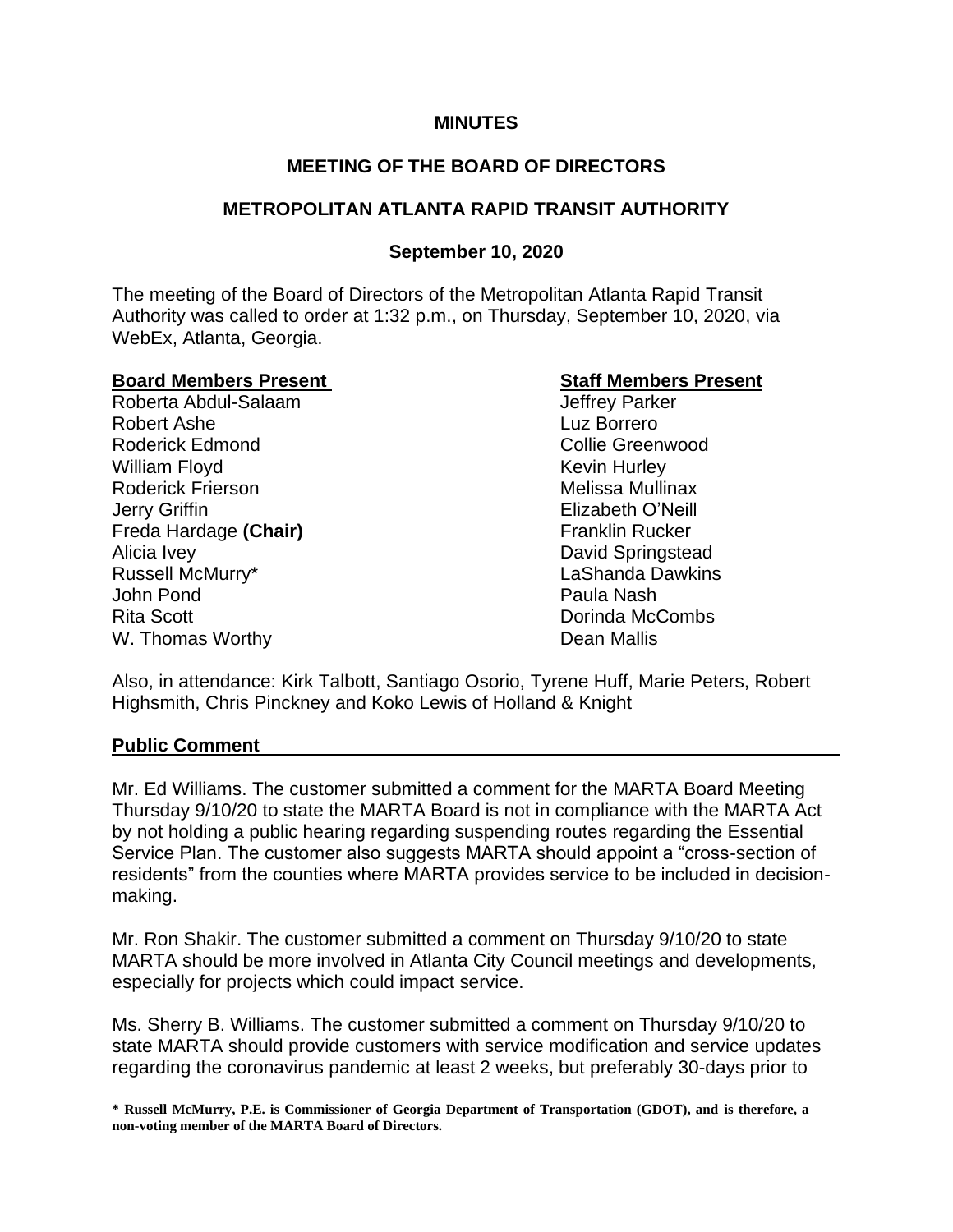any modification taking place. The customer states this will allow customers to be properly informed and prepared.

## **Approval of the August 13, 2020, Board of Directors Meeting Minutes**

On a motion by Mr. Griffin, seconded by Mr. Pond, the minutes were unanimously approved by a vote of 11 to 0 with 12\* members present.

## **Planning & Capital Programs Committee Report**

Dr. Edmond reported the Planning & Capital Programs Committee met on August 27, 2020, and approved the following resolutions:

- 2a.Resolution Authorizing the Solicitation of Proposals for the Procurement of Traction Power Sub-Station System Replacement Program, RFP P46666
- 2b.Resolution Authorizing a Modification in Contractual Authorization for the Purchase of Additional Licenses for Oracle Primavera P6 Cloud Service, Primavera Unifier Cloud Service and Professional Consulting Services, RFP P43333

On a motion by Mr. Ashe, seconded by Ms. Ivey, resolutions '2a and 2b' were unanimously approved by a vote of 11 to 0 with 12\* members present.

#### **Operations and Safety Committee Report**

Mr. Griffin reported the Operations and Safety Committee met on August 27, 2020, and approved the following resolutions:

- 3a.Resolution Authorizing the Award of a Contract for the Procurement of Bus Midlife Overhaul Part Kits, B44897
- 3b.Resolution Authorizing the Award of a Contract for the Purchase of Six (6) Zero-Emission Buses
- 3c. Resolution Authorizing the Award of a Contract for the Consulting Services for the Zero-Emissions Bus Program Letter of Agreement (LOA) L47273
- 3d.Resolution Authorizing the Award of a Contract for the Procurement of Pest Control Services for MARTA Vehicles - B45467

On a motion by Mr. Pond, seconded by Mr. Frierson, resolutions '3a, 3b, 3c and 3d' were unanimously approved by a vote of 11 to 0 with 12\* members present.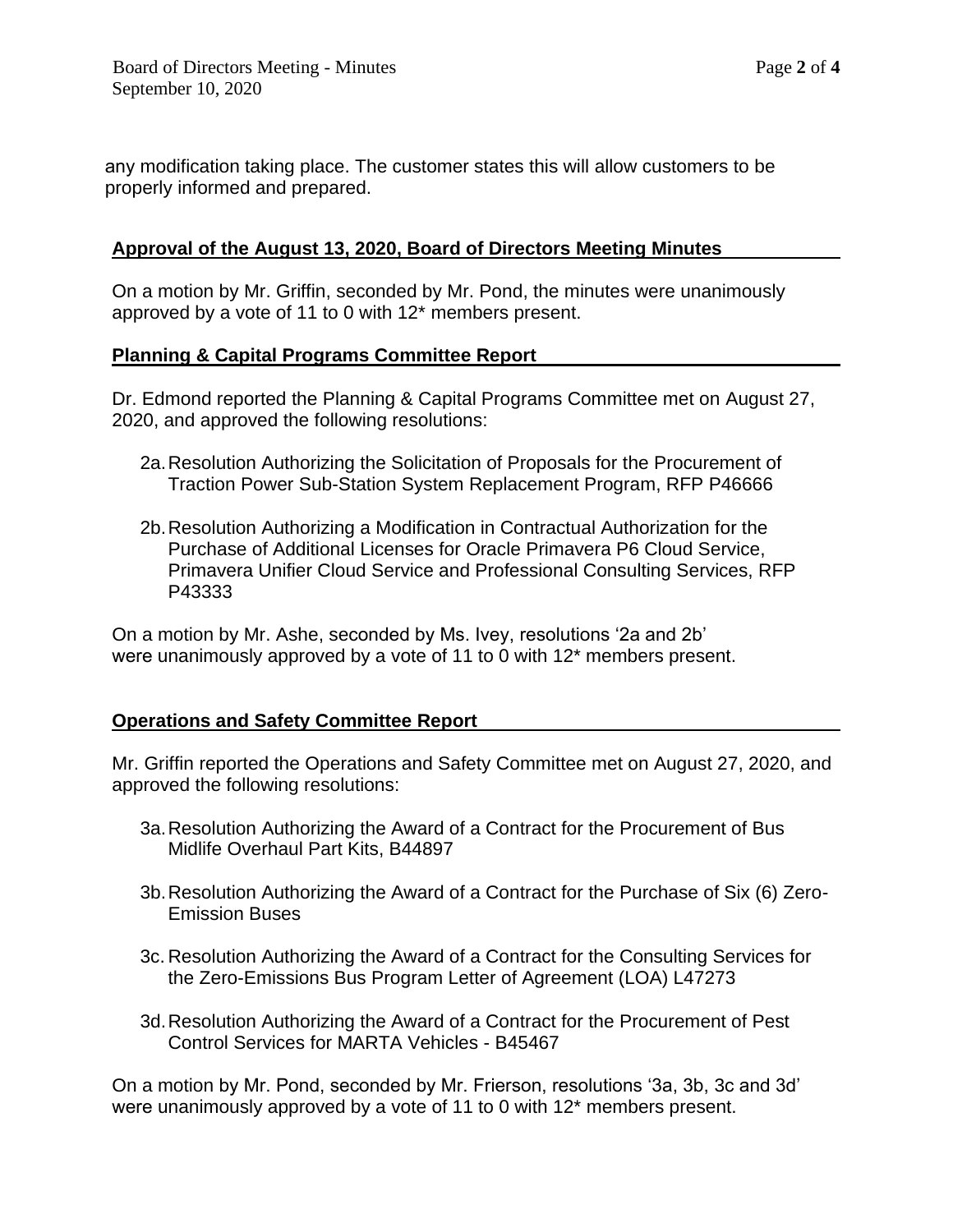The Committee received the following briefing:

a) Zero Emission Buses

#### **Business Management Committee Report**

Mr. Frierson reported the Business Management Committee met on August 27, 2020, and approved the following resolutions:

- 4a.Resolution Authorizing a Modification in Contractual Authorization for the OutSystems Software, RFP P42834
- 4b.Resolution Authorizing the Validation of Sales Tax Revenue Bonds in an Aggregate Not to Exceed \$800,000,000 Incorporating the City of Atlanta ½ Penny in One or More Series

On a motion by Mr. Griffin, seconded by Ms. Ivey and Ms. Abdul-Salaam, resolutions '4a and 4b' were unanimously approved by a vote of 11 to 0 with 12\* members present.

# **Resolution Authorizing the Award of a Single Source Contract for the Procurement of Needlepoint Bipolar Ionization (NPBI) - GPS Devices, RFP P47269**

On a motion by Ms. Abdul-Salaam, seconded by Mr. Frierson, resolution was unanimously approved by a vote of 11 to 0 with 12\* members present.

# **Resolution Authorizing the insurance, Sales Execution and Delivery of Refunding Series 2020B Taxable Fixed Rate Sales Tax Revenue Bonds\_\_\_\_\_\_\_\_\_\_\_\_\_\_\_\_\_\_\_**

On a motion by Ms. Abdul-Salaam, seconded by Mr. Worthy, resolution was unanimously approved by a vote of 11 to 0 with 12\* members present.

#### **Other Matters**

None

#### **Comments from the Board**

None